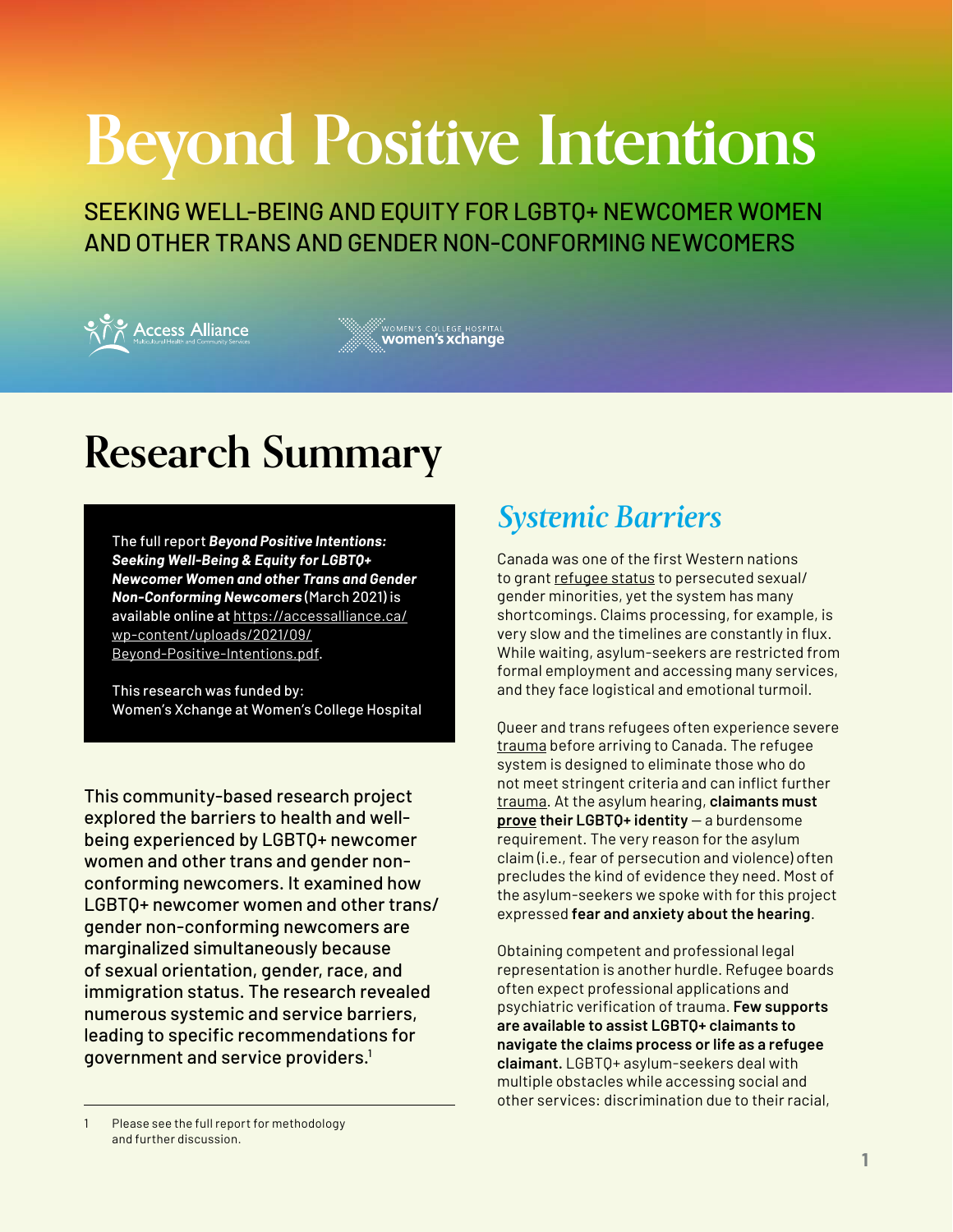sexual and gender identities; underfunding of social support services; general misinformation about rights and process; and xenophobic mistrust.

**Most focus group participants experienced financial uncertainty and hardship.** Often having left quickly, they came with only a small suitcase, and without having pre-arranged their finances, employment or accommodations. In Canada, they find ethnic diasporic communities that seem unwelcoming to gender and sexual minorities, and LGBTQ+ communities seem unwelcoming to racial and linguistic minorities. This means LGBTQ+ newcomers **lack emotional safety and support, as well as the personal and professional connections needed to access [employment](https://www.businessinsider.com/at-least-70-of-jobs-are-not-even-listed-heres-how-to-up-your-chances-of-getting-a-great-new-gig-2017-4) opportunities**. Conditions of poverty and financial stress exacerbate [social](https://www.socialconnectedness.org/the-vicious-cycle-of-poverty-and-social-isolation/)  [isolation;](https://www.socialconnectedness.org/the-vicious-cycle-of-poverty-and-social-isolation/) there is no time, energy or money for socializing, transportation, or an internet connection.

For those focus group participants who were able to secure employment, they reported experiences of being treated poorly. Their postsecondary education and job experience from their home countries are [not recognized](http://www.ohrc.on.ca/en/policy-removing-%E2%80%9Ccanadian-experience%E2%80%9D-barrier). **They are [disproportionately represented](https://www.unifor.org/sites/default/files/legacy/documents/document/workingwomenworkingpoor_letter_web.pdf) in minimum wage, precarious, non-unionized and/or dangerous jobs.** The lack of accessible, affordable childcare also contributes to poverty as many LGBTQ+ newcomer women and other trans/gender non-conforming newcomers came to Canada as single parents.

**Refugee claimants and other newcomers do not receive all of the health services available to Canadian citizens.** Most immigrants who are not refugee-claimants are not eligible for [OHIP](https://settlement.org/ontario/health/ohip-and-health-insurance/ontario-health-insurance-plan-ohip/what-is-the-3-month-waiting-period-for-ohip/#:~:text=You%20have%20to%20wait%20up,eligible%20(after%203%20months).) coverage in their first three months of living in Ontario. The [Interim Federal Health Program](https://www.canada.ca/en/immigration-refugees-citizenship/services/refugees/help-within-canada/health-care/interim-federal-health-program/coverage-summary.html) (IFHP), which covers refugee claimants, is not accepted by all healthcare providers. Undocumented immigrants lack health coverage and [fear](https://www.wellesleyinstitute.com/wp-content/uploads/2018/02/Sanctuary-City-Opportunities-for-Health-Equity.pdf) being reported to immigration services when accessing services. Yet access to medical care and [prescription](https://globalnews.ca/news/4178908/deaths-pharmacare-prescription-drug-costs/)  [drugs](https://globalnews.ca/news/4178908/deaths-pharmacare-prescription-drug-costs/) **can be life or death**. Moreover, LGBTQ+ populations, particularly trans populations, are [medically underserved](https://transpulsecanada.ca/results/report-1/), and face issues ranging from provider ignorance and incompetence to overt discrimination and refusal of care.

All focus group participants who entered the country as asylum-seekers had lived in a shelter. They spoke of **multiple barriers to achieving adequate care in shelters that are extended well beyond capacity.** The inability to avoid shared space exacerbated their experiences of racist, xenophobic, homophobic and/or transphobic abuse.

**Most shelters are gender-specific** (i.e., either for "men" or "women"), making them uncomfortable and often unsafe spaces for trans and gender nonconforming people. Other protocols, such as banning razors for safety reasons, impede LGBTQ+ people from actualizing their gender identity. **Shelter residents whose needs differ from the dominant group are less likely to have their needs met.**

Housing affordability is a major problem in [Toronto.](https://storeys.com/toronto-least-affordable-cities-world-2020/) Those [marginalized](https://ipolitics.ca/2020/09/04/female-racialized-and-young-canadians-less-likely-to-benefit-from-jobs-increase/) by immigration status, gender, race, and sexuality are more likely to be **unable to afford rent**. The LGBTQ+ newcomers we spoke with encountered **explicit and implicit discrimination from landlords and co-tenants**. Practices such as requiring letters of reference also impedes access for those who are new to the country. Living in the downtown core may be necessary to access services and feel safer, however it is even more expensive. Lack of knowledge of Ontario rental law, forums that advocate for tenants, and comfort with English compound the challenges.

## *Service Barriers*

The deprivations that LGBTQ+ newcomer women and other trans and gender non-conforming newcomers experience in society at large are replicated in social services. **Services that cater to a particular aspect of their identity tend to be inadequate for all of their needs.** For example, settlement agencies often facilitate connections between clients and communities of similar linguistic/ethnic backgrounds, without considering the safety of queer newcomers in those spaces. Similarly, mainstream LGBTQ+ serving organizations may assume that clients do not have children.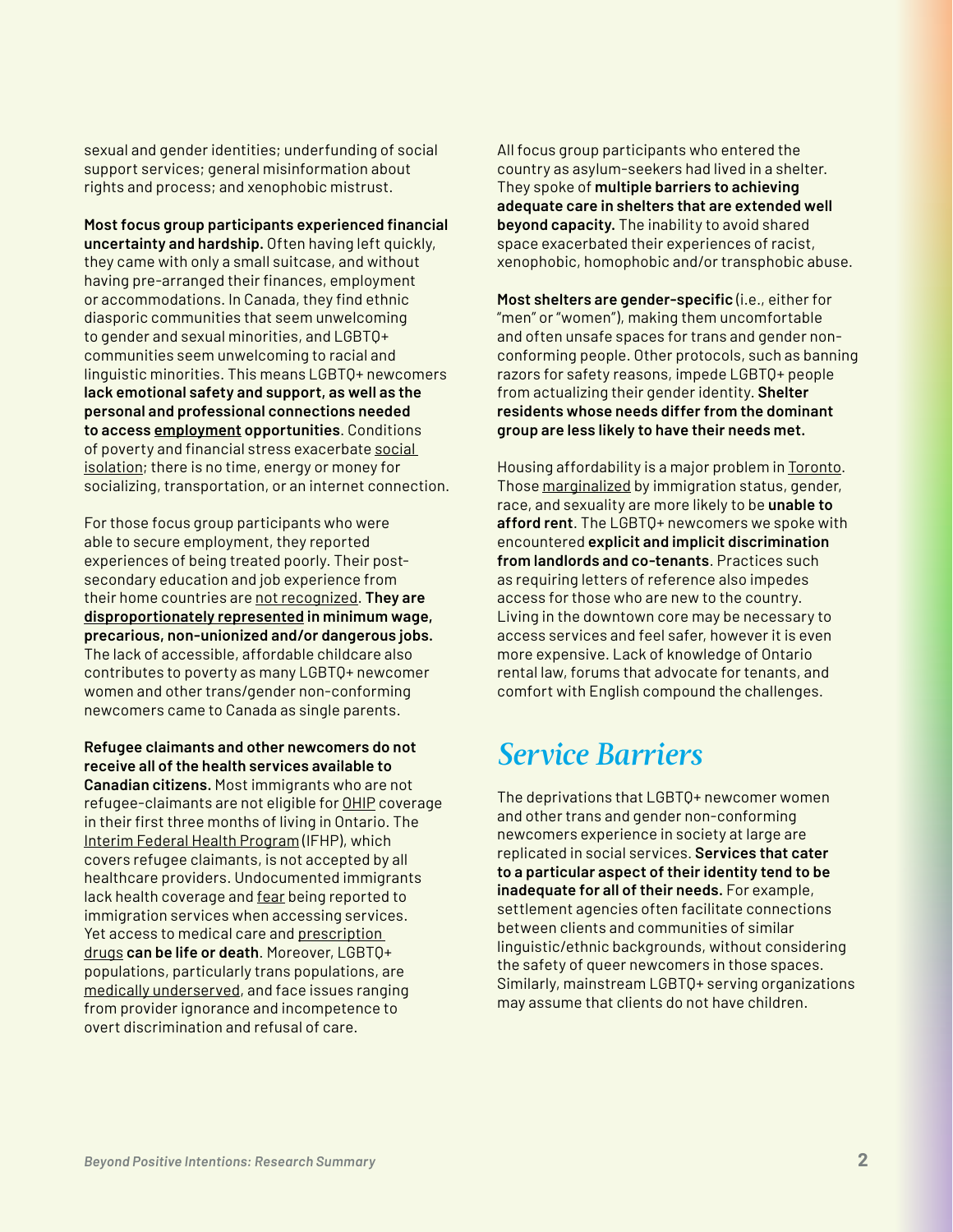Our research did not uncover explicit bigotry by staff of social service organizations, but we did hear of **neglect, apathy, ignorance, and nonresponsiveness**. For example, participants described the lack of staff intervention or concern about verbal harassment from other shelter residents. They described stressful situations made worse, such as by a case worker who expressed irritation at questions about the refugee process. Another example was mis-gendering trans clients.

Even when staff are fulfilling their job responsibilities thoughtfully, they may still **fail to anticipate the diversity of their clients' needs**. For example, they may embrace sexual and gender diversity, but not realize that LGBTQ+ newcomers require explicit and active acceptance to feel safe. Similarly, adequately serving non-status clients requires explicitly stating that the agency does not communicate with immigration officials.

There is a tendency to characterize clients as "needy." Yet, as was clearly demonstrated through this research, **LGBTQ+ newcomer women and other trans and gender non-conforming newcomers manage to survive, and often thrive, in a world organized to exclude them.** Service providers described how they engaged in informal organizing and confronted challenges with resourcefulness, resilience and independence.

**Every service provider interviewed for this project noted that they were not sufficiently resourced to serve all of those who need them.** Government funding has been [reduced](https://www.policyalternatives.ca/sites/default/files/uploads/publications/National Office/2020/03/AFB 2020.pdf) and is also increasingly subject to strict qualification requirements. Funding has [shifted](https://theonn.ca/our-work/our-financing/government-investment-funding-reform/) towards program-specific grants, which results in greater instability, short-term programs and more short-term contract staff.

## *Solutions and Recommendations*

*Actualizing our mandates of adequate and appropriate service requires political change beyond our organizations. The well-being of our clients is a matter of justice — requiring rearranging of our societal norms, values, priorities and practices to ensure equal access to opportunity for all. Our clients are often in need of service precisely because they are denied justice.* 

*We cannot be neutral to the broader context of systemic injustice in which our work and institutions exist. Justice is our long-term pursuit.*

## *At the government level*

**Actualize economic justice:** Implement a livable minimum wage; worker rights and union protections; affordable housing and tenant rights; employment opportunities and green jobs; food security; public transit; and post-secondary education.

**Restore the social safety net:** Bolster income supports. Mitigate healthcare gaps (i.e., eye care, dental, pharmaceuticals). Address underfunded healthcare (e.g., lack of family physicians). Provide legal aid; public space; public housing and shelters; social/community/recreational programming; crisis supports; language and settlement services; and staff training.

**Actualize migrant justice:** Reduce the criminalization of migrants (e.g., detention) and improve refugee rights. Increase access to healthcare; social services; employment; worker rights/protections; credentials/ skills upgrades; and legal aid and translation services.